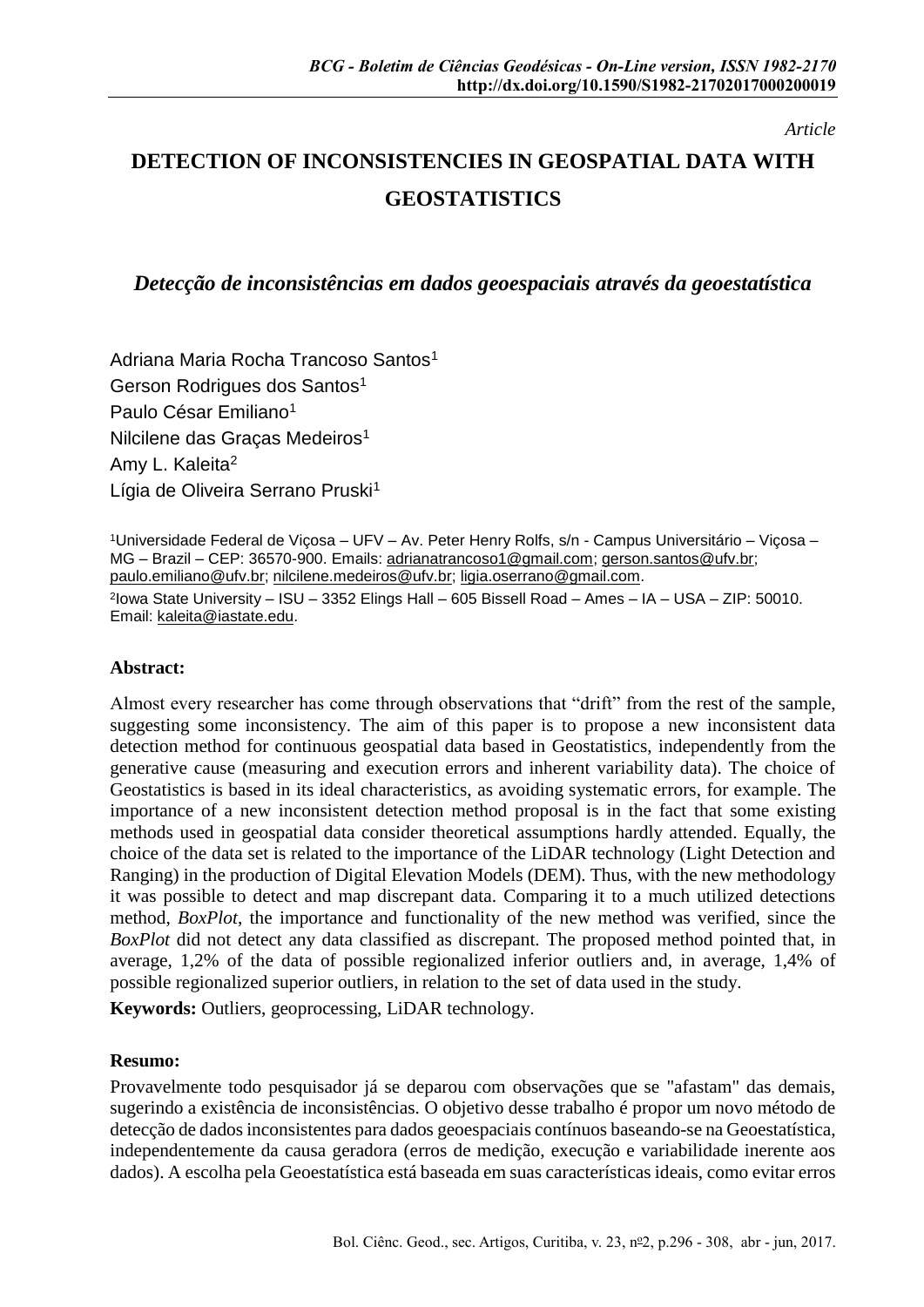sistemáticos, por exemplo. A importância da proposta de um método de detecção de dados inconsistentes está no fato de que alguns métodos existentes utilizados em dados geoespaciais consideram pressuposições teóricas dificilmente atendidas. De igual forma, a escolha do conjunto de dados está relacionada com a importância da tecnologia LiDAR (Light Detection and Ranging) na produção de Modelos Digitais de Elevação (MDE). Assim, com a nova metodologia foi possível detectar e mapear dados discrepantes. Comparando-a com um método muito utilizado de detecção, *BoxPlot*, verificou-se a importância e funcionalidade do novo método, já que o *BoxPlot* não detectou nenhum dado como discrepante. O método proposto apontou, em média, 1,2 % dos dados de possíveis *outliers* inferiores regionalizados e, em média, 1,4 % de possíveis *outliers* superiores regionalizados em relação ao conjunto de dados estudados.

**Palavras-chaves:** Outliers; geoprocessamento; tecnologia LiDAR.

# **1. Introduction**

It is very likely that most researchers have encountered data in which some observations are very different from the rest, suggesting any number of issues: that the data are naturally or legitimately erratic, or that the data generating mechanism is not the same, or that the unusual data indeed belong to another population. These observations are considered to be inconsistent, commonly called outliers, or discrepant data.

Many authors have contributed to this subject, such as (see, e.g., Anscombe, 1960; Grubbs, 1969; Beckman and Cook,1983, Rousseuw and Zomeren, 1990; Muñoz-Garcia et al., 1990; Barnett and Lewis,1994) among other pioneers. Some of these authors assert that the concern about disparate data is as old as the first attempts at analysis of a set of data, as in the case of comments of Bernoulli in 1777 about the existence of such data.

Recently, new methods for handling outliers have been developed to meet the demands of various areas of scientific knowledge, as in the case of (Hongxing, et al., 2001) for spatial data distributed in irregular grids, (Barua and Alhajj, 2007) for processing images, (Qiao et al., 2013) for data from satellites and (Appice et al., 2014) for geophysical data stream.

Studying the detection of outliers is important because the first step in data analysis consists in the evaluation of data quality. Although it is important to evaluate each observation in-depth, to discuss the impact of each in the analysis, and to consider the inclusion or exclusion of a given observation in the analysis during the outliers' detection phase, in some situations all posterior action can be rejected because of the decision taken in the beginning of the data analysis (Muñoz-Garcia et al., 1990).

The importance of proposing an inconsistent data detection method lies on the fact that a good portion of the methods adopted in the treatment of geospatial data consider theoretical assumptions rarely met and/or verified, ie. according to (Mood et al., 1974), the variables must be independent and identically distributed for a classical statistical treatment. Most variables from planned sampling are demonstrably dependent on space (not random) and difficult to prove as distribution, such as geospatial data. Thus, a new methodology that takes into account planned sampling (in the form of regular or irregular grids) and the spatial dependence structure between observed values, considering this structure throughout the analytical data process, will be of great scientific value (Yamamoto and Landim, 2013).

The choice for Geostatistics as the support methodology is based on its ideal characteristics, as from its historical inception in 1951. The mining engineer Daniel Gerhardus Krige and the statistician Herbert Simon Sichel, studying data of gold concentration found the existence of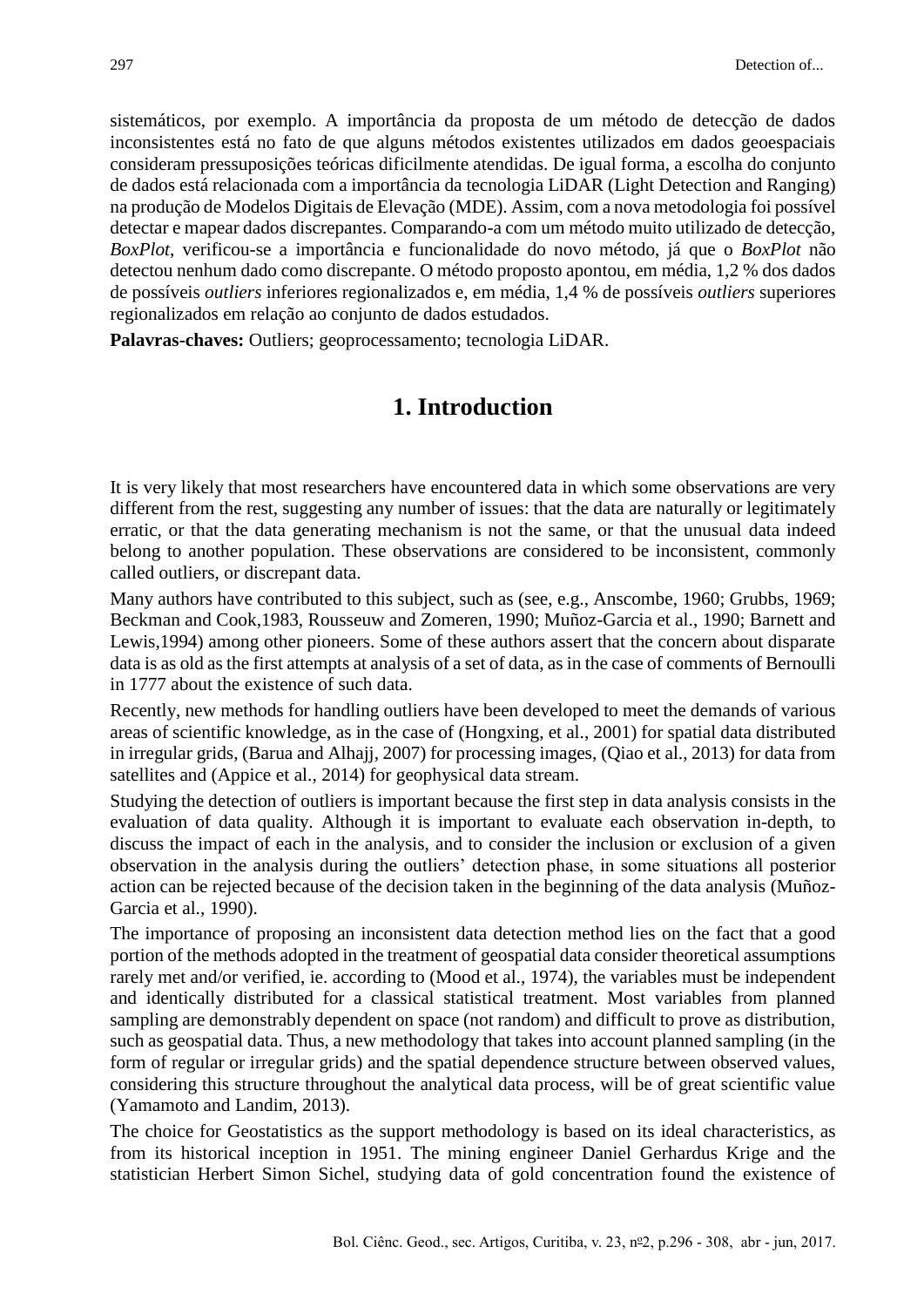outliers, leading them to adopt a similar procedure to the moving averages in order to avoid systematic errors (Silva et al., 2008).

According to (Yamamoto and Landim, 2013) and (Santos et al., 2011), to solve this problem it was necessary to create a method that consider all the information available of a particular area, so the estimation of variance is as little as possible. This method guarantees the minimum variance and was developed in 1971 and was given the name kriging by Georges Matheron in tribute to Daniel Krige.

Geostatistics was chosen in the outliers' analysis once, according to (Vieira, 2000), it was created to estimate dependent variables with accuracy (without trend), with minimum variance, taking into account spatial dependence structure of the samples in modeling and predicting phase.

The aim of this paper is to create a new detection method to identify and manage inconsistent data in continuous geospatial data based on Geostatistics, regardless of the cause the inconsistencies (measurement errors, runtime errors and variability inherent in data).

# **2.Materials and Methods**

### **2.1 Data description**

The study area is located in the state of Iowa, USA, in the County of Pottawattamie, comprising a portion of 34.32 ha in the city of Treynor. The study region is delimited by latitudes 41°10'23"N and 41°09'53"N, and longitudes 95°38'24"W and 95°38'47"W, as shown in Figure 1.



**Figure 1:** Overview of the study area, located in the state of Iowa, USA, in the county of Pottawattamie, comprising a portion of 34.3209 hectare in the city of Treynor.

As discussed in (Höhle and Höhle, 2009), for mapping areas, Digital Elevation Models (DEM) have been produced using mainly LiDAR technology (Light Detection and Ranging). With this technology, the high density of planialtimetric points provided is shown to be accurate and efficient.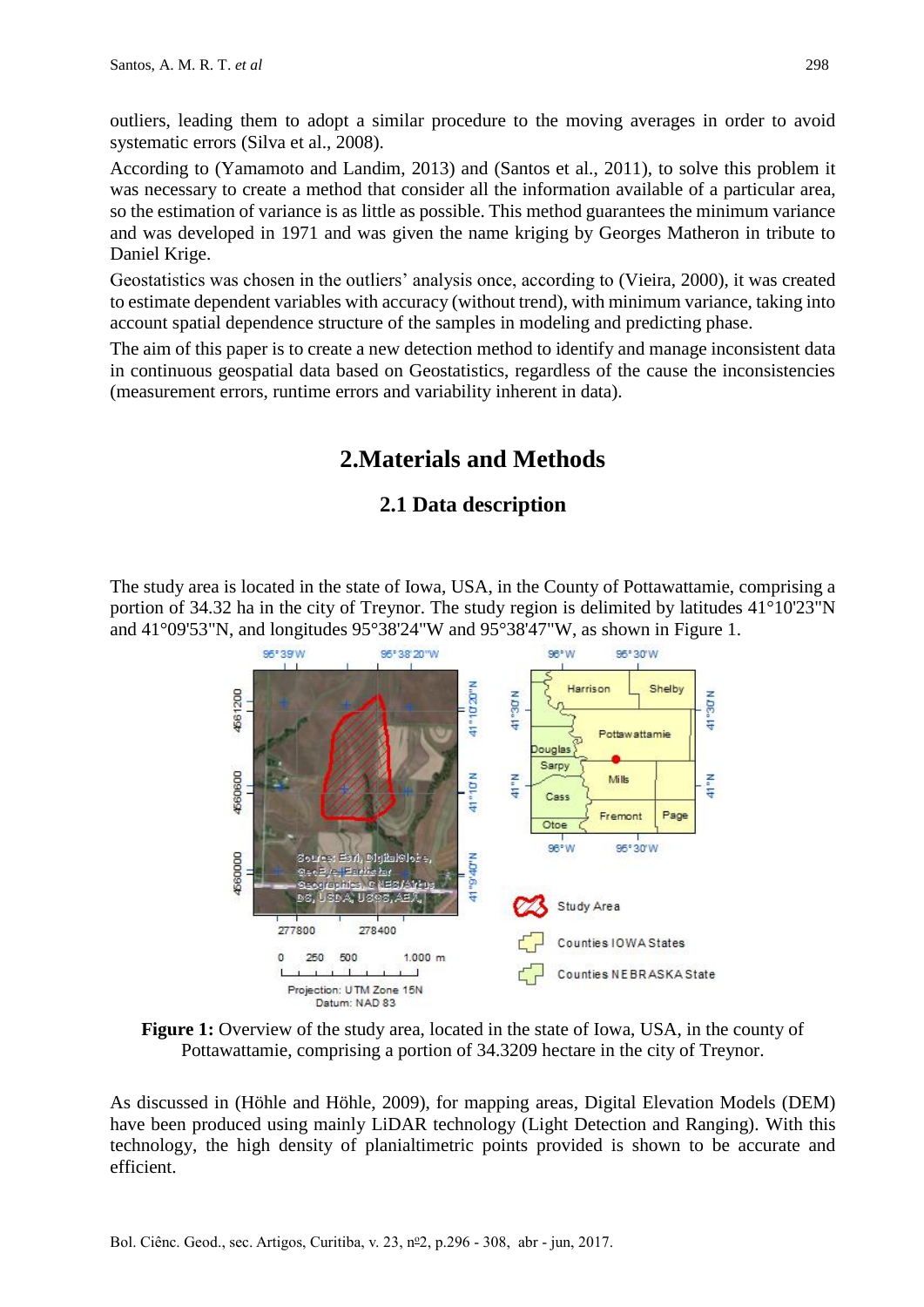The altimetry data used in this study, collected with LiDAR mapping, are referenced to geodetic system NAD 83 (North American Datum of 1983) and represented in projection UTM (Universal Transverse Mercator) zone 15N. Amounting 192,079 thousand points of known elevations within the study area, with a density of 0.55 points/m² and a spacing of approximately 1.7 and 1.2 m in the X and Y directions. Elevation values range from a minimum of 340.8 m to a maximum of 385.5 m.

#### **2.2 Method proposition**

The proposition of creating a new method for inconsistency detection for geospatial data was based on theoretical assumptions of residual from statistical modeling, according to (Rencher and Schaalje, 2008). Such residuals are characterized as white noise, that is, in its standardized form, it follows a Gaussian probability's distribution with zero mean and unit variance. In other words, standard normal distribution,  $\mathcal{E}_p^{\nu}$ ''~Z(0;1), in which  $\mathcal{E}_p^{\nu}$  are the standardized residuals, according to Vieira (2000).

To meet the theoretical assumptions of residual, we adopted the geostatistical analysis for the geospatial data, following the recommendations of (Vieira, 2000; Santos et al., 2011; Yamamoto and Landim, 2013), meaning that, a method that models with no trend and with minimum variance, taking into account the spatial dependence structure of the samples.

In order to obtain the residuals, as directed by (Druck et al., 2004), the regionalized variable chosen in this study was additively decomposed, into three components: a structural component associated with a constant average value or a constant trend; a random component spatially correlated; and a residual component, also called white noise, random noise or random walk. Therefore, considering the vector of spatial location x, where the variable is in a position  $(x = x)$ , two  $(x = [x, y])$  or more dimensions  $(x = [x, y, z, ...])$ , the regionalized variables Y, x, also called random function may be denoted as

$$
Y(x) = \mu(x) + \varepsilon'(x) + \varepsilon''
$$

in which:  $\mu(x)$  is a deterministic function that describes the structural component Y in x;  $\mathcal{E}'(x)$  is a correlated stochastic term locally; and  $\mathcal{E}$ <sup>'</sup> is a white noise uncorrelated with normal distribution with zero mean and variance  $\sigma^2$ .

Thus, adopting the understanding of the decomposition of Equation 1, the geostatistics methodology was used to analyze the geospatial data with spatial dependence detected and characterized in order to get the residuals from this modeling. This methodology consists of classical exploratory analysis, spatial exploratory analysis, assumptions testing, variogram analysis, variogram modeling, cross-validation and kriging (Ferreira et al., 2013).

Adopting this geostatistical approach to geospatial data corresponds to the consideration each georeferenced sample point as a random variable, and generation of a random function, or commonly named, stochastic process (Cressie, 1993; Santos et al., 2011).

According to (Vieira, 2000; Yamamoto and Landim, 2013), the stationarity assumption of the variogram is assumed, ie. the variogram exists and is stationary for the variable in the study area in order to guarantee statistical validity in this methodology.

Adopting the theoretical variogram, according to Vieira (2000),  $2\gamma(h)=E\{[Y(x) - Y(x+h)]^2\}$  and the estimator of (Kamimura et al., 2013), given by the equation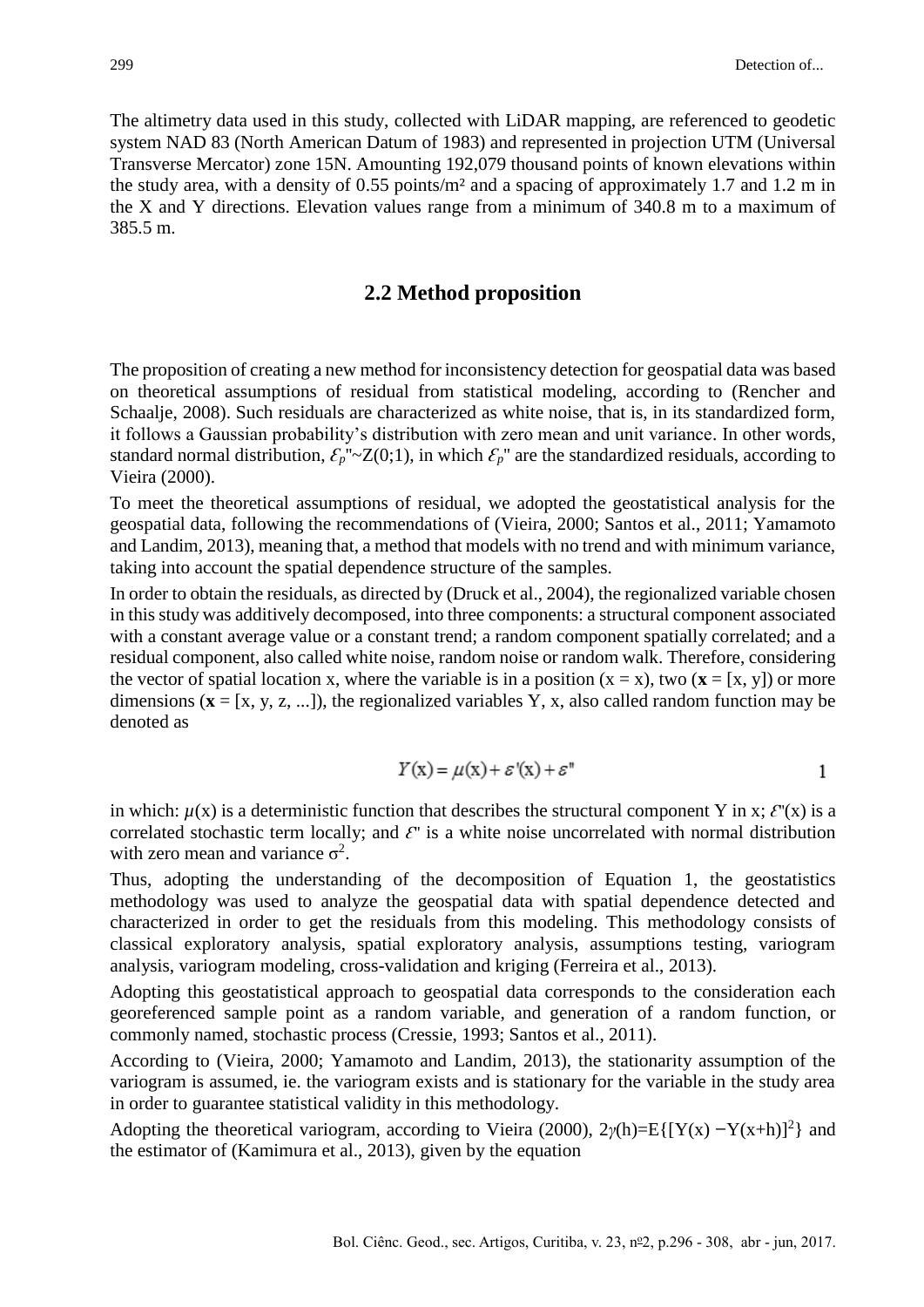$$
\hat{\gamma}(\mathbf{h}) = \frac{1}{2N(\mathbf{h})} \sum_{i=1}^{N(\mathbf{h})} \{ \left[ Y(\mathbf{x}_i) - Y(\mathbf{x}_i + \mathbf{h}) \right]^2 \}
$$
 2

in which:  $N(h)$  is the number of pairs of measured values in  $(x_i)$  and  $(x_i+h)$ ;  $Y(x_i)$  and  $Y(x_i+h)$ represent all random variables separated by a vector **h** which generates the samples and, therefore, the variogram, the main spatial dependence detection mechanism of the geostatistical methodology, i.e., a graph of  $\hat{\gamma}$ (h) in function of distance-vector **h**.

After the geostatistical analysis, residuals are consequently obtained. Therefore, the white noise characteristics were tested, namely, independence, normal distribution with zero mean and constant variance. With satisfactory results, the next step was to interval estimation of the residual. As the estimators are considered random variables, its estimates are usually distinct from the value of the parameter, i.e., commonly commits an estimation error. For this reason, it became necessary to construct confidence intervals with probability (1-α) (Ferreira, 2009).

For the interval estimation (CI - confidence interval) the standard normal distribution and  $\alpha$ significance level of 1% are adopted. The level  $\alpha$  is also called the level of the probability of committing a type I error, it means the probability of reject a null true hypothesis (which in this case will  $H_0: \varepsilon_n$  $H_0: \varepsilon_{p_i}^{\dagger} = 0$  ) (Mood et al., 1974; Vieira, 2000; Casella and Berger, 2010).

Thus, all values that do not belong to the created CI, without bias, and with minimum variance, taking into account the spatial dependence structure, are possible inconsistent values.

In an innovative way, using the georeferencing data resources, we intend to point, to quantify, and to determine the location of the residuals with high probability of being classified as outliers.

For comparison and/or validation of the new method, comparisons of the new method were performed with one of the most robust, statistically, and current detection methods used, the boxplot (Hoaglin et al., 1983).

All the innovative part of the methodology was executed using the free software R (R Development Core Team, 2014), in which the geostatistical analysis was performed using the geoR package, developed by (Ribeiro Junior and Diggle, 2001). However, for the geoprocessing analysis, we used the software Arcgis 10.2 (ESRI, 2011). After georeferenciation and analysis of the data through the *Geostatistical Analyst* tool, the sample size was reduced, i.e., sub-sampled the data using irregular sampling grids generating three others samples with 75 %, 50 % and 25 % of the original data. These procedures were performed through the *Toolbox Random Selection.*

## **3 Results and Discussion**

### **3.1 Data characterization**

The original sample had 192,079 points. By reducing the sampling size to about 75 %, 50 % and 25 % of the original size, we counted with three extra sets of data with 144,059; 96,040 and 48,020 points, respectively, apart from the original. Figure 2 presents the three-dimensional representations of the four data sets of the study area.

With the four images in Figure 2 it is possible to observe a distinct change in the topography of the region and, at first, it is not possibly to point the actual caused the change, i.e., if this change exists in the study area or it is a problem, generating probably outliers.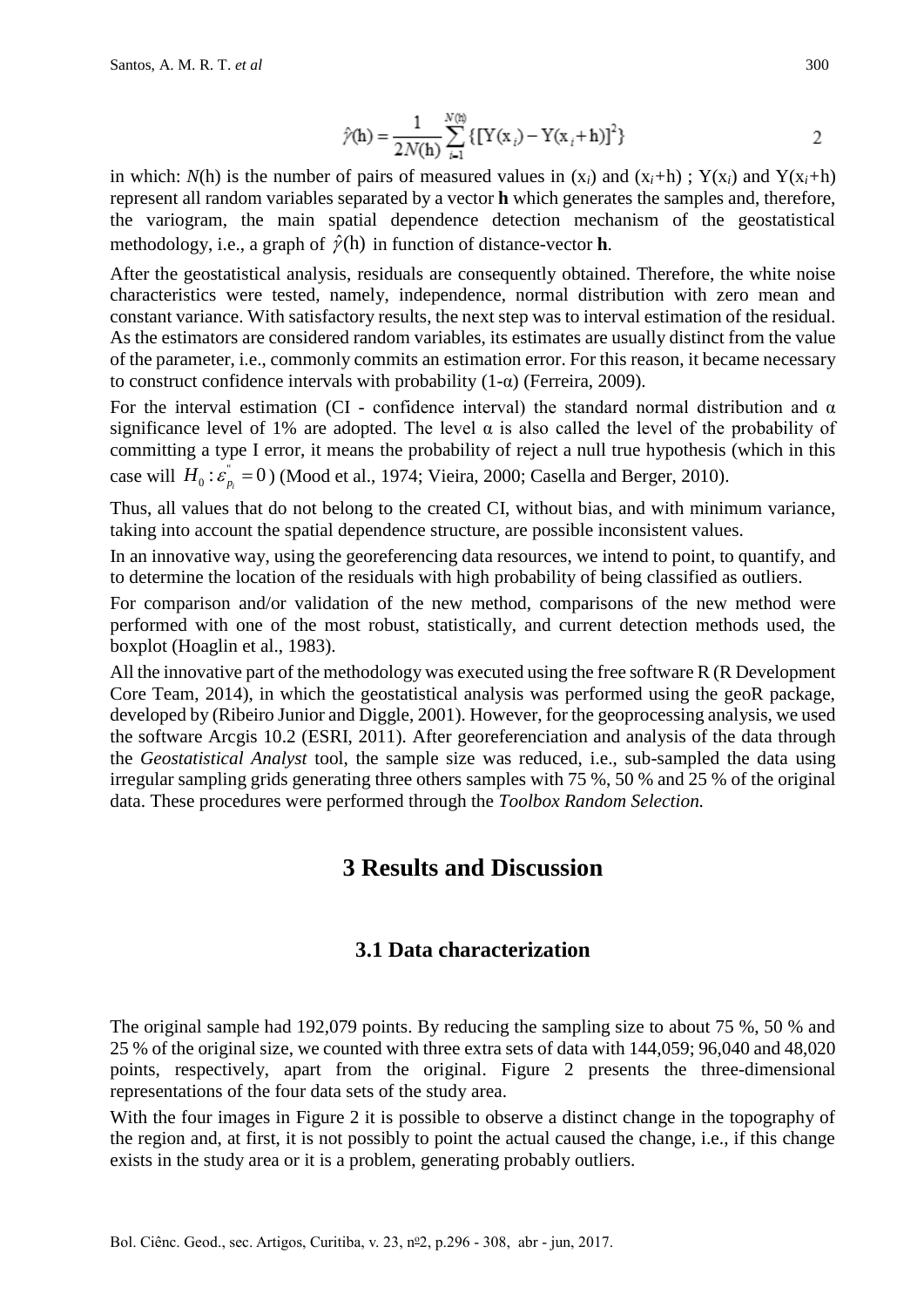#### **3.2 Exploratory data analysis**

According to (Yamamoto and Landim, 2013; Ferreira et al., 2013), it is important to check the spatial behavior of the data, as well as exploratory analysis.

With this respect, in Figure 3 the graphics of quartiles (graphics using the first quartile, median and third quartile as color divider) of the four data sets are represented.



**Figure 2:** Overview of altimetry data by LiDAR Cloud of a small hydrographic basin of the region of the town of Treynor - Iowa – USA with 25% of the data (upper left), 50% (upper right), 75% (lower left and 100% (bottom right).



**Figure 3:** Data behavior presentation about the "intensity" of altimetry obtained by LiDAR Cloud of a small hydrographic basin of the region of the town of Treynor - Iowa - USA, using the graphic of quartiles. 25% of the data (upper left), 50% (upper right), 75% (lower left) and 100% (bottom right).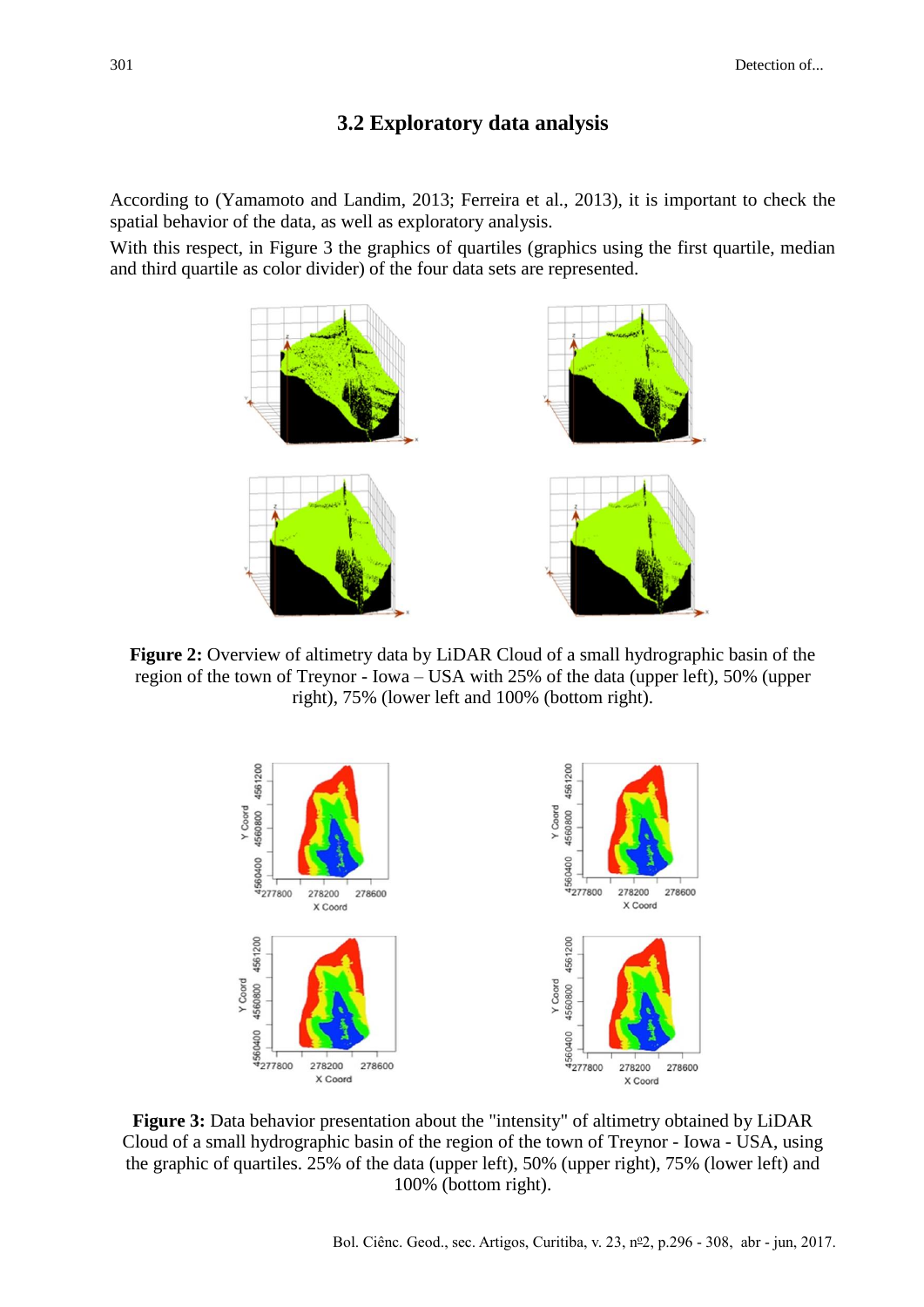As shown in Figure 3, for the 4 sampling sizes, the color red refers to the highest quartile value of the data present at the ends of the images. Then one realizes that the immediately lower values, represented by the color yellow, are the values that arise between the median and the third quartile. After these are the values in the second quartile, represented by the color green, and finally, the values of the first quartile, or lower altitude values represented by the color blue and the central positions of images.

It is important mentioning that, once again, between the altimetry's lower values, possible discrepant values were also perceptible in Figure 3.

In order to establish the existence of discrepant data throughout the study area, mainly, in the most central part of the images, it is used the *BoxPlot* resource, as shown in Figure 4.



**Figure 4:** Presentation of the BoxPlot of the altimetry data.

Through Figure 4 it can be seen that this important and widely used outlier detection methodology was not possible to detect the perceived inconsistent data through Figures 2 and 3. Despite the strength of this methodology, according to (Tukey, 1977; Benjamini, 1988) apparently the data set has not discrepancies.

### **3.3 Geostatistical data analysis**

As described in the paper methodology, in order to obtain the residuals with properties that meet the theoretical assumptions of Statistics, the data were analyzed by Geostatistics, as shown in Table 1.

On Table 1, we can see that the main analysis features have been preserved in the 3 sets data from the full sampling, namely, mean, variance, standard deviation, and the isotropic variogram model. Also notable is the small range of estimates of the variogram parameters.

Based on variogram analysis, Figure 5, it was possible to represent the behavior of the altimetry in the entire study area through interpolation via simple kriging, as recommended by (Santos et al., 2011).

As the kriging interpolates taking into account the spatial dependence structure characterized by the neighborhood points, it is possible to see that the Figure 5 shows the same perceived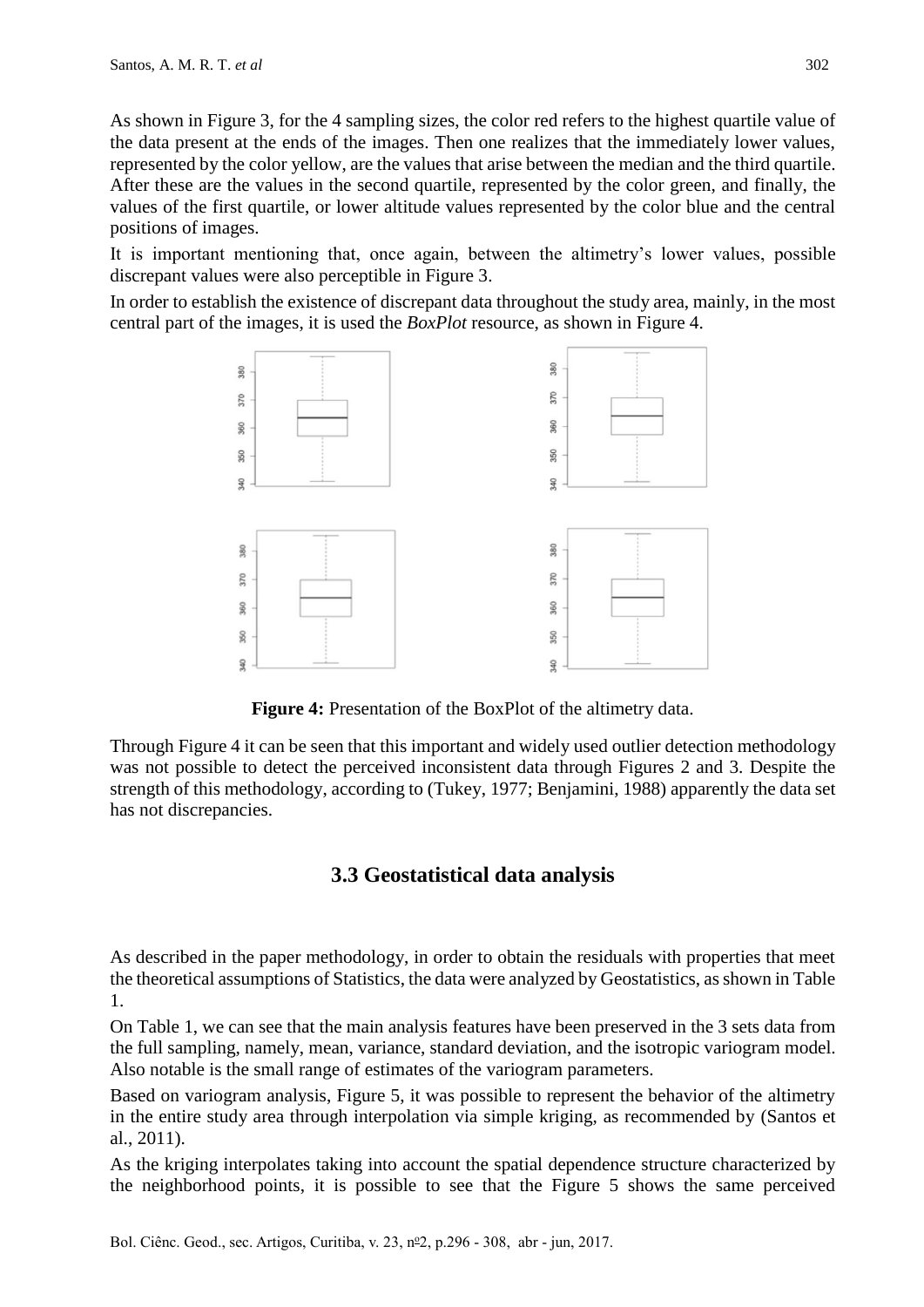characteristic of possible outliers. Thus, the kriging map represents the set of data, but cannot represent what actually happens in the study area, if it evidences the presence of *outliers.*

| Measure/Feature        | <b>Estimates</b> |          |          |          |
|------------------------|------------------|----------|----------|----------|
| Sampling Size (%)      | 25               | 50       | 75       | 100      |
| Average $(m)$          | 363.27           | 363.67   | 363.26   | 363.26   |
| Variance $(m^2)$       | 62.73            | 62.25    | 62.25    | 62.32    |
| Standard Deviation (m) | 7.92             | 7.89     | 7.89     | 7.89     |
| Anisotropy             | No               | No.      | No.      | No       |
| Variogram Model        | Gaussian         | Gaussian | Gaussian | Gaussian |
| Nugget Efect $(m2)$    | 2.78             | 2.19     | 3.02     | 3.01     |
| Sill(m <sup>2</sup> )  | 67.37            | 62.19    | 69.57    | 67.04    |
| Range $(m)$            | 336.75           | 310.80   | 350.87   | 339.39   |

**Table 1:** Main informations about the geostatistical data analysis of altimetry.





### **3.4 Outliers detection using residual analysis**

Residuals from adequate modeling have important features, among them, there is the spatial distribution without agglomerations, which is commonly called spatial homogeneity, as shown in Figure 6. Other features, besides this, of equal importance, are: independence, normality, zero mean and unit variance, if the residual is standard, as was the case in this study, the residual must display a standard normal distribution, i.e., normal with a zero mean and unit variance. All these features were found by statistical tests.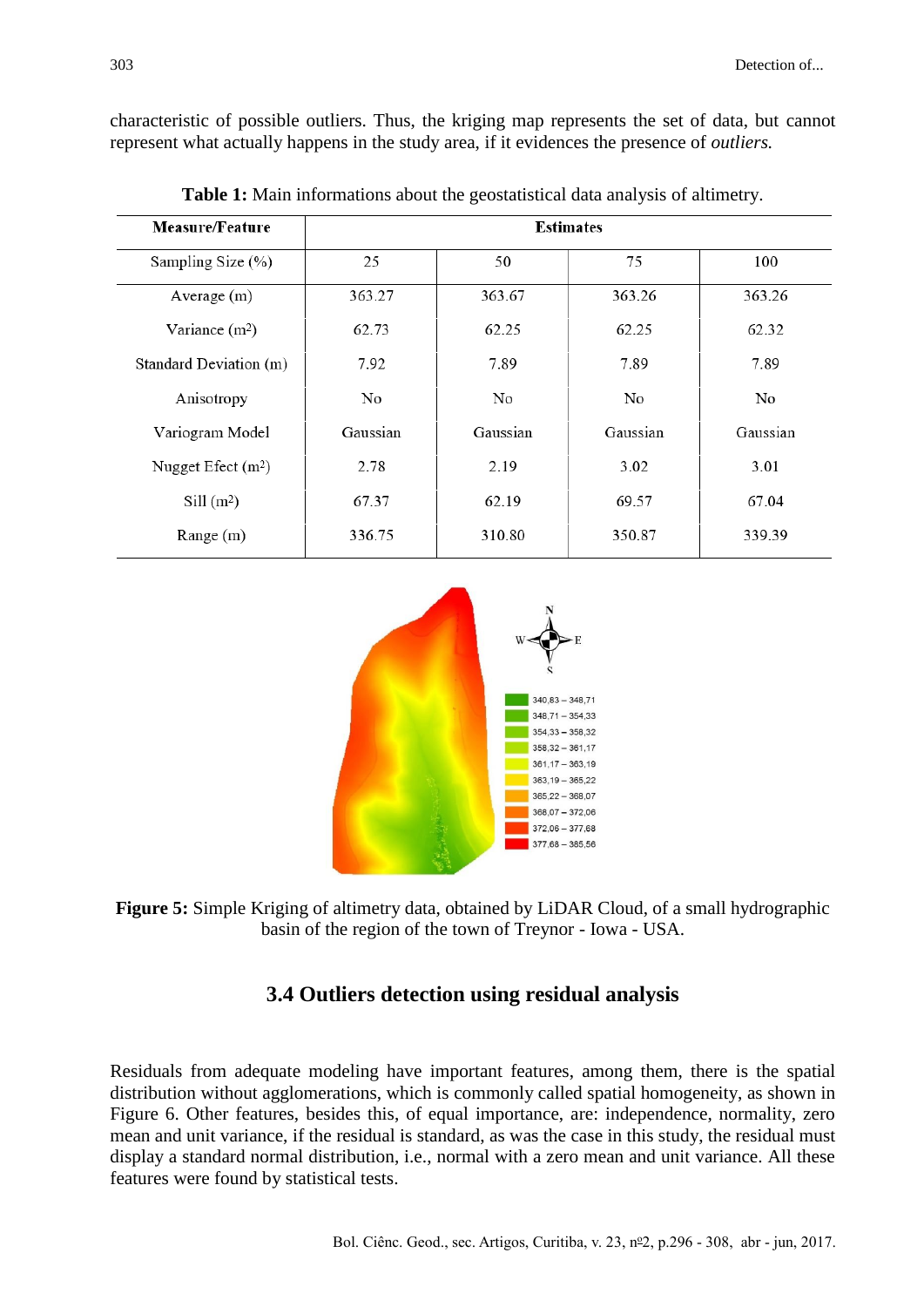

**Figure 6:** Presentation of the spatial homogeneity behavior of residuals from the cross-validation of a geostatistical analysis using the graphic of quartiles.

The behavior of Figure 6 differs from Figure 3 because of the spatial uniformity characteristics of the residuals, however, Figure 6 shows a further agglomeration (blue color in the south-central part of the region) which demonstrates the inconsistency problem.

Thus, as recommended by (Ferreira, 2009), once the residuals have all requirements of the statistical assumptions, it passes to the interval estimation of probability of 99%, as results shown in Table 2.

| Sampling Size (%) | $CI_{(99\%)}$ [Min ; Max] (m) |
|-------------------|-------------------------------|
| 25                | $[-14.21; 14.22]$             |
| 50                | $[-12.44; 12.44]$             |
| 75                | $[-19.45; 19.48]$             |
| 100               | $[-21.33; 21.37]$             |
|                   |                               |

**Table 2**: Interval estimation with 99% of probability for the residuals from the cross-validation of a geostatistical analysis of altimetry data

As the intervals estimated were bilateral, two types of outliers were detected, superior and inferior outliers. It is shown in Figure 7 the data with a high probability of being inferior outliers, as well as the location thereof.

It is also presented the data with a high probability of being upper outliers in Figure 8. Briefly, shows the percentage of data that were considered outliers in Table 3.

The results in Table 3 show that, even with the significant reduction in the data set size, the percentage of outliers detected statistically vary from 1.03 % to 1.72 %. Also in this sense,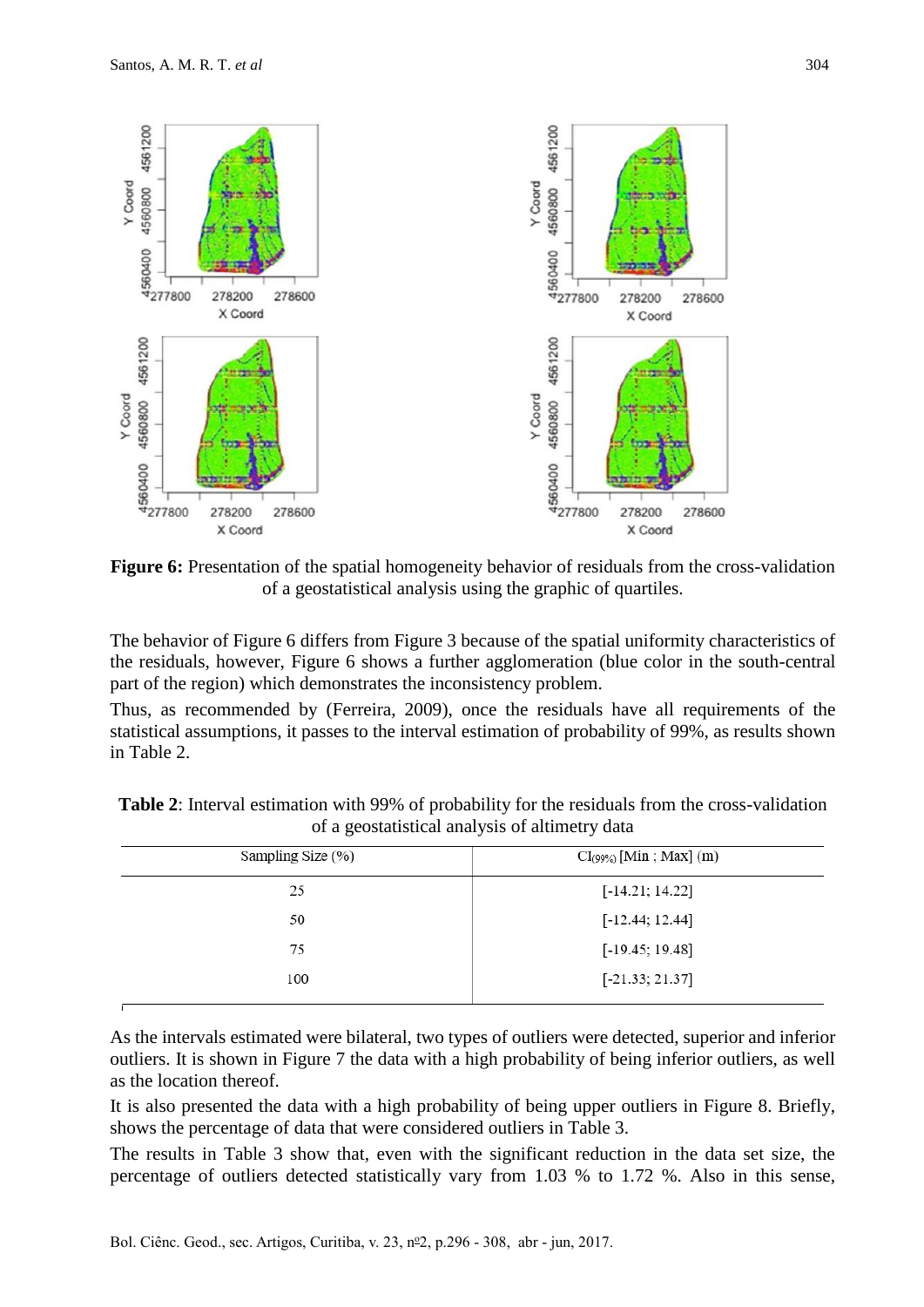assessing the figures of this section, it may be noted that since the beginning of geostatistical analysis it was possible to detect regions where data were disparate in relation to others, which proves the importance of methodological adoption of spatial statistical data in this nature.

On such importance, (Vieira, 2000; Ferreira et al., 2013; Yamamoto and Landim, 2013) state and/or show the importance of using Spatial Statistics for geospatial data, besides not ignore the classical statistics.



**Figure 7:** Presentation of the lower values with a high probability of being *outliers*, for 25% of the data (upper left), 50% (upper right), 75% (lower left) and 100% (bottom right).



**Figure 8:** Presentation of upper values with a high probability of being outliers, for 25% of the data (upper left), 50% (upper right), 75% (lower left) and 100% (bottom right).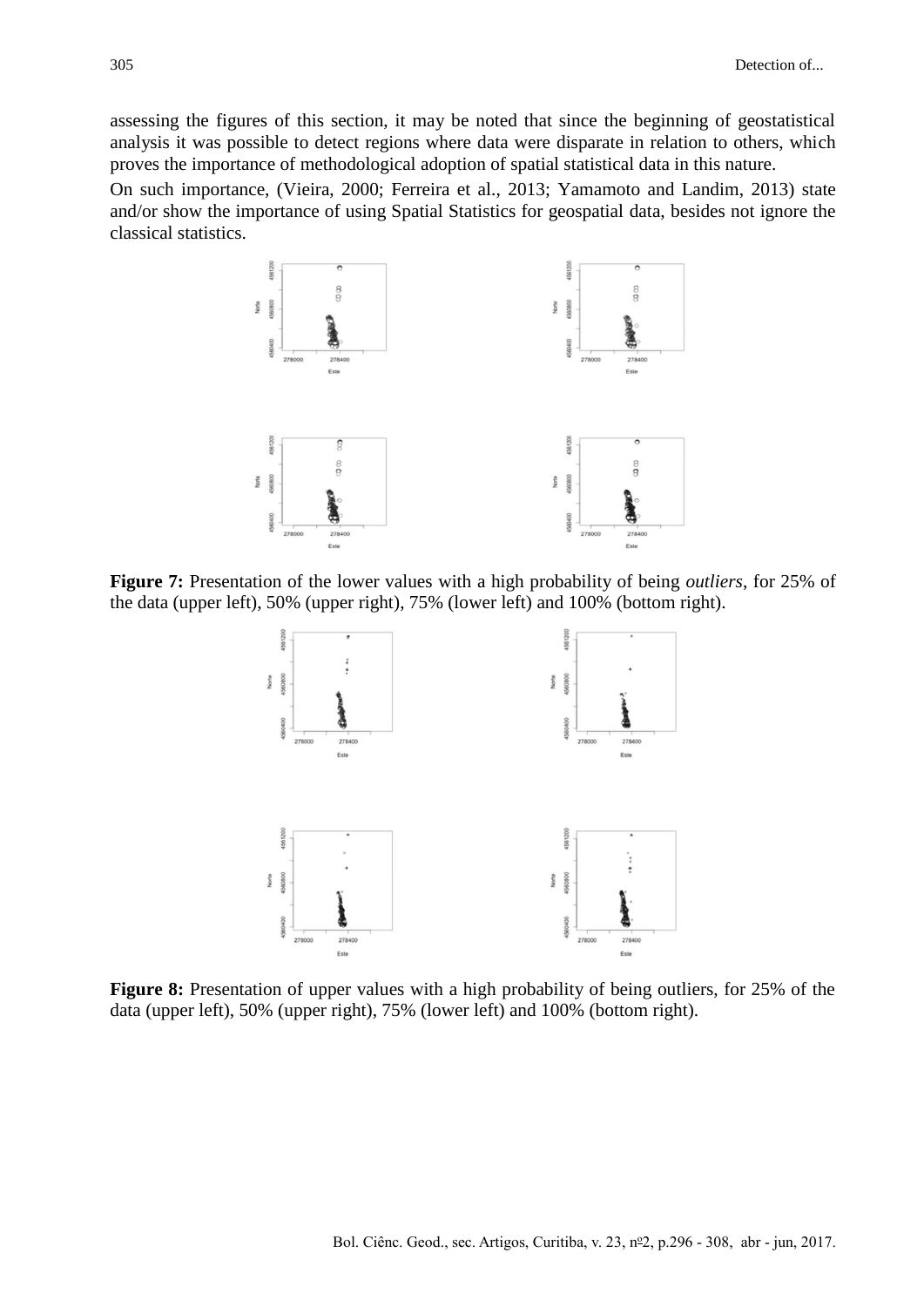| Lower $(\%)$ | Upper $(\%)$ |
|--------------|--------------|
| 1.67         | 1.72         |
| 1.03         | 1.22         |
| 1.07         | 1.23         |
| 1.12         | 1.33         |
|              |              |

**Table 3:** Data summary percentage with high probability of being considered outliers for altimetry for 4 sets of work data.

# **4. Final considerations**

Data sets in which some values differ from the rest can generate wrong conclusions about the sampled data and the population. These values are usually called outliers and all kinds of studies are subject to the occurrence these.

As observed in the paper and discussed by other authors, regardless of the cause generating these inconsistencies (measurement errors, runtime errors, inherent variability of the data, etc.) and the type of variables in study (georeferenced or not, univariate or multivariate), it is necessary to adopt correct methods of analysis, and not adopt general methods because the number of theoretical assumptions may differ strongly.

A new inconsistencies detection method for geospatial continuous data was obtained through the use of a geostatistical methodology. For example, utilizing the optimal characteristics of the geostatistical modelling for this kind of data was possible to obtain residuals (from the crossvalidation) that presented all the theoretical assumptions required for it, and therefore, to detect the observed data that do not follow the regional and probabilistic behavior of the neighborhood. Furthermore, due to the georeferencing of the data, it was possible to identify the position of the inconsistencies in the studied region.

Comparing this new outlier detection technique with a widely used method of detection, Boxplot, it was found the importance and functionality of the new method, since the Boxplot did not detect any data as discrepant (even if it had detected, the Boxplot method does not consider the geospatial location).

As a recommendation for future work, it is suggested to further this method of detection creating solutions for the variables in that the residual confidence interval cannot admit the bilateralism of it, because you could lose the practical application of the method.

# **References**

Anscombe, F.J. "Rejection of outliers". *Technometrics* 20 (1960): 123-147. doi:10.1080/00401706.1960.10489888.

Appice, A., Guccione, P., Malerba, D., & Ciampi, A. "Dealing. with temporal and spatial correlations to classify outliers in geophysical data streams". *Information Science* 285 (2014): 162- 80. doi:10.1016/j.ins.2013.12.009.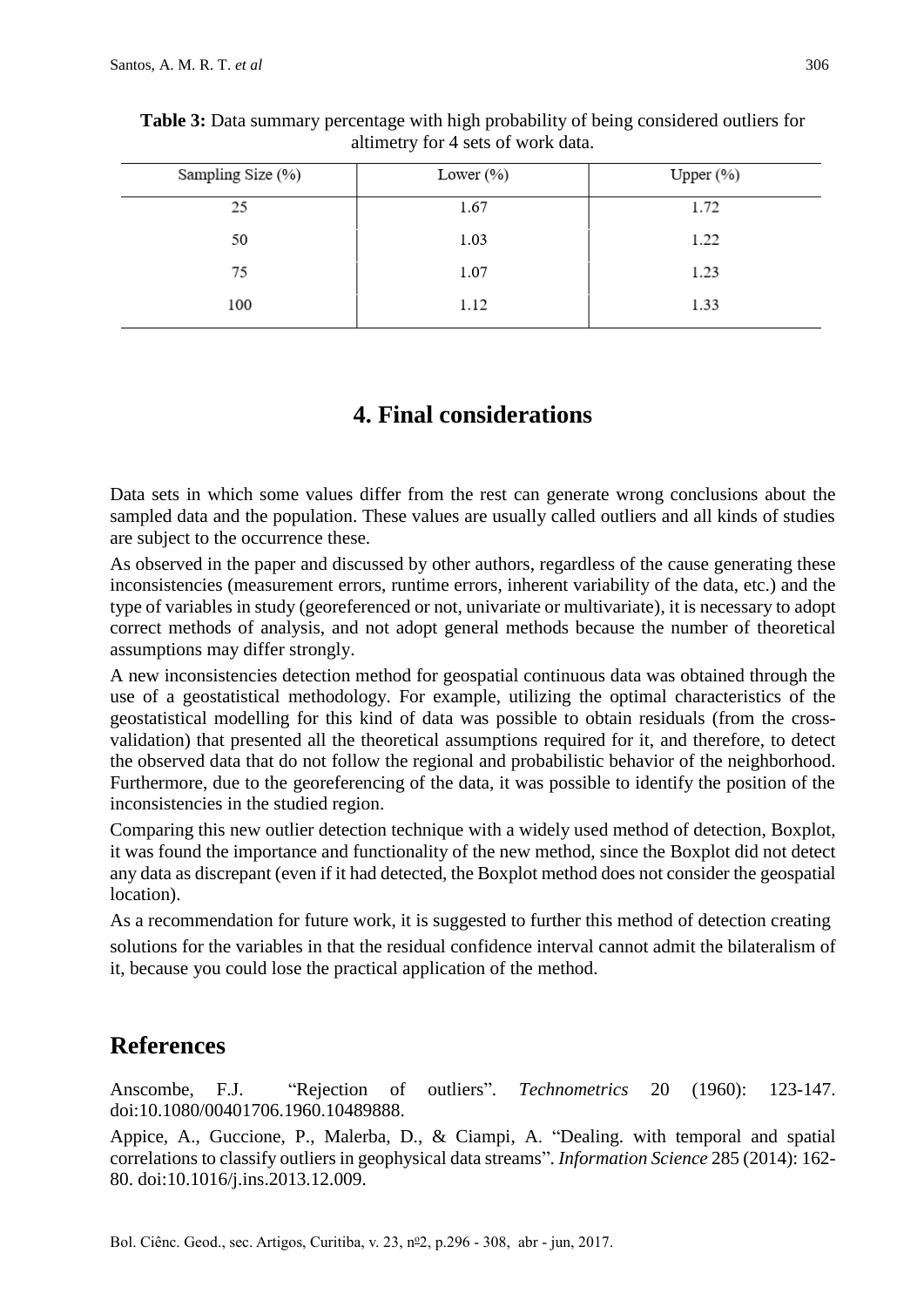Barnett, V., & Lewis, T. "Outliers in statistical data." *Biometrical Journal* 379 (1994): 256. doi:10.1002/bimj.4710370219.

Barua, S., & Alhajj, R. "High performance computing for spatial outliers detection using parallel wavelet transform." *Intelligent Data Analysis* 11 (2007): 707-730.

Beckman, R.J., & Cook, R.D. (1983). "Outliers". *Technometrics* 25 (1983): 119-149. doi:10.1080/00401706.1983.10487840.

Benjamini, Y., & Addison, W. "Opening the Box of a Boxplot." *Journal of the American Statistical Association* 42 (1988): 257-262. [doi:](http://en.wikipedia.org/wiki/Digital_object_identifier)10.2307/2685133

Casella, G., Berger, R.L. *Inferência estatística.* Cengage Learning (2010).

Cressie, N. *Statistics for spatial data.* Wiley-Interscience (1993).

Druck, S., Carvalho, M.S., Câmara, G., & Monteiro, A.V.M., (Ed.) *Análise Espacial de Dados Geográficos.* Brasília, Embrapa (2004).

Environmental Systems Research Institute (2011) – Esri. ArcGIS Desktop: Release 10. Redlands, CA: 2011.

Ferreira, D.F. *Estatística básica.* Lavras, Editora UFLA (2009)

Ferreira, I.O., Santos, G.R., & Rodrigues, D.D. (2013). "Estudo sobre a utilização adequada da krigagem na representação computacional de superfícies batimétricas." *Revista Brasileira de Cartografia* 65 (2013): 831-842.

Grubbs, F.E. "Procedures for detecting outlying observations in samples." *Technometrics* 11 (1969): 1-21. doi:10.1080/00401706.1969.10490657.

Hoaglin, D.C, Mosteller, F., & Tukey, J.W. *Understanding robust and exploratory data analysis* New York, J. Wiley (1983)

Höhle, J., & Höhle, M. "Accuracy assessment of digital elevation models by means of robust statistical methods." *ISPRS Journal of Photogrammetry and Remote Sensing* 64 (2009): 398-406. doi:10.1016/j.isprsjprs.2009.02.003.

Hongxing, L., Kennetch, C.J., & Morton, E.O. "Detecting outliers in irregularly distributed spatial data sets by locally adaptive and robust statistical analysis and GIS." *International Journal Geographical Information Science* 15 (2001): 721-741. doi:10.1080/13658810110060442.

Kamimura, K.M., Santos, G.R., Oliveira, M.S., Dias, Jr., M.S., & Guimarães, P.T.G. "Variabilidade espacial de atributos físicos de um Latossolo Vermelho-Amarelo sob lavoura cafeeira." *Revista Brasileira de Ciência do Solo* 37 (2013): 877-888. doi:10.1590/S0100- 06832013000400006.

Mood, A.M., Graybill, F.A., & Boes, D.C. *Introduction to the theory of statistics.* Kogakusha, McGraw-Hill, (1974)

Muñoz-Garcia, J., Moreno-Rebollo, J.L., & Pascual-Acosta, A. "Outliers: a formal approach." *International Statistical Review* 58 (1990): 215-226. doi:10.2307/1403805.

Qiao, C., Haibo, H., & Hong, M. Spatial outlier detection based on iterative self-organizing learning model. *Neurocomputing* 117 (2013): 161-172. doi:10.1016/j.neucom.2013.02.007.

R Core Team. R: a language and environment for statistical computing. *R Foundation for Statistical Computing*, (2014) Vienna, W. Recuperado de http://www.Rproject.org/.

Rencher, A.C., & Schaalje, G.B. *Linear Models in Statistics*. New Jersey, John Wiley & Sons, (2008)

Ribeiro, J.P.J, & Diggle, P.J. GeoR: a package for geostatistical analysis. *R-News*. 1: 15-18.